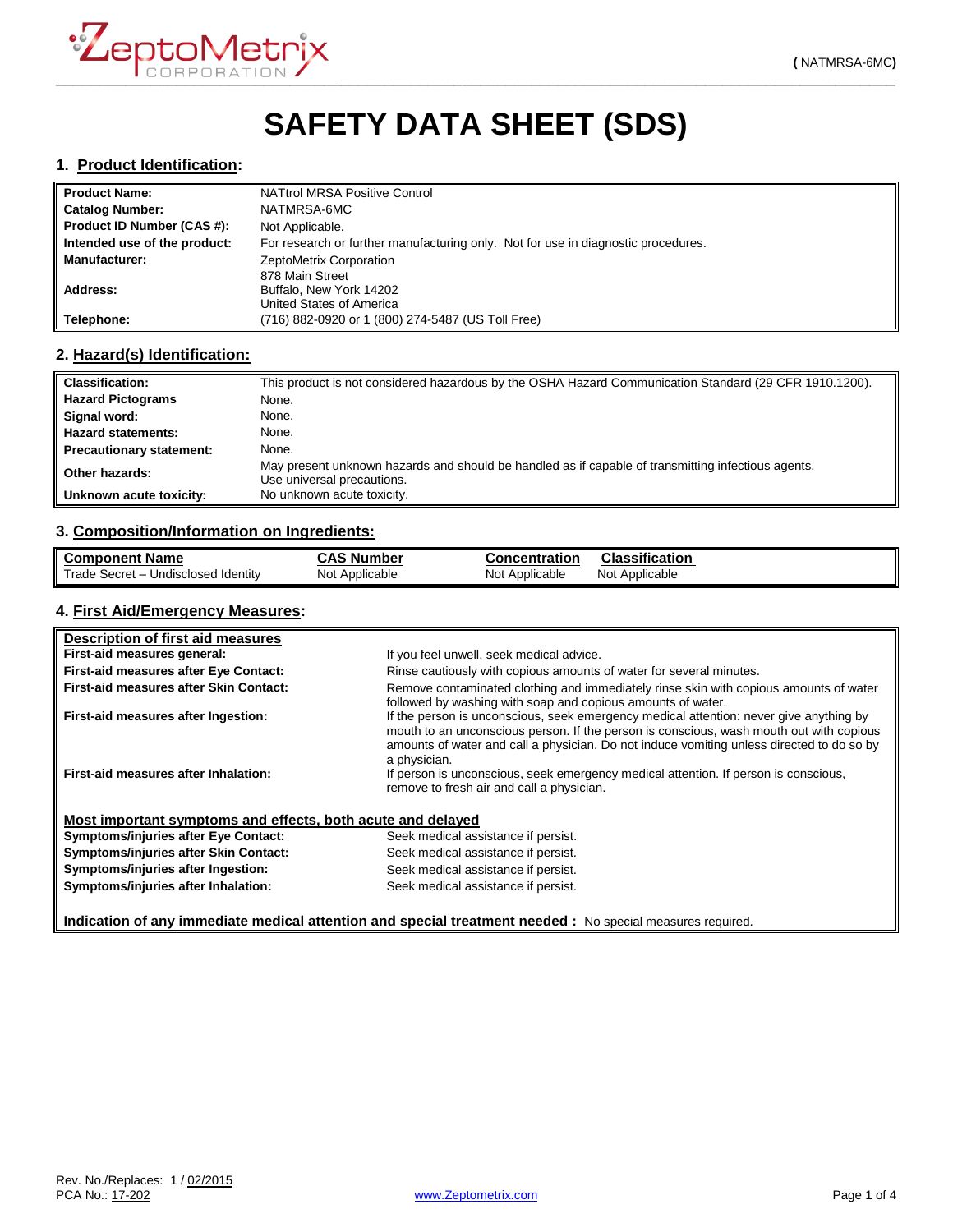

| <b>Extinguishing Media</b>                            |                                                                                                                                            |  |
|-------------------------------------------------------|--------------------------------------------------------------------------------------------------------------------------------------------|--|
| Suitable extinguishing media:                         | Use an extinguishing agent suitable for the surrounding area.                                                                              |  |
| Unsuitable extinguishing media:                       | Use an extinguishing agent suitable for the surrounding area.                                                                              |  |
| Special hazards arising from the substance or mixture |                                                                                                                                            |  |
| Fire hazard:                                          | No known hazards.                                                                                                                          |  |
| <b>Explosion hazard:</b>                              | No known hazards.                                                                                                                          |  |
| <b>Reactivity:</b>                                    | No known hazards.                                                                                                                          |  |
| <b>Advice for firefighters</b>                        |                                                                                                                                            |  |
| <b>Firefighting instructions:</b>                     | Exercise caution when fighting a fire.                                                                                                     |  |
| <b>Protection during firefighting:</b>                | Firefighters should wear protective gear. Do not enter fire area without proper protective<br>equipment, including respiratory protection. |  |

#### **6. Accidental Release Measures:**

| Personal precautions, protective equipment and emergency procedures |                                                                                  |  |
|---------------------------------------------------------------------|----------------------------------------------------------------------------------|--|
| <b>General measures:</b>                                            | Use appropriate personal protective equipment (PPE) and appropriate laboratory   |  |
|                                                                     | procedures.                                                                      |  |
|                                                                     |                                                                                  |  |
| For non-emergency personnel                                         |                                                                                  |  |
| <b>Protective equipment:</b>                                        | Use appropriate personal protective equipment (PPE).                             |  |
| <b>Emergency procedures:</b>                                        | Use appropriate emergency laboratory procedures.                                 |  |
|                                                                     |                                                                                  |  |
| For emergency responders                                            |                                                                                  |  |
| <b>Protective equipment:</b>                                        | Use appropriate personal protective equipment (PPE).                             |  |
| <b>Emergency procedures:</b>                                        | Use appropriate emergency procedures.                                            |  |
|                                                                     |                                                                                  |  |
| Methods and material for containment and cleaning up                |                                                                                  |  |
| For containment:                                                    | Contain material in accordance to State and Federal regulations.                 |  |
| Methods for cleaning up:                                            | Follow and dispose of material in accordance to State and Federal waste disposal |  |
|                                                                     | regulations.                                                                     |  |

### **7. Handling and Storage:**

| Precautions for safe handling: | Handle in accordance with good laboratory practices and safety procedures. |
|--------------------------------|----------------------------------------------------------------------------|
| <b>Storage conditions:</b>     | Store in a dry and cool place. Keep container closed when not in use.      |
| Incompatible products:         | No Data Available.                                                         |
| Incompatible materials:        | No Data Available.                                                         |
| Storage:                       | Recommended storage temperature 2-8 degrees Celsius.                       |

# **8. Exposure Controls and Personal Protection:**

| Appropriate engineering controls:     | Use universal precautions. Product may present unknown biohazard.                        |
|---------------------------------------|------------------------------------------------------------------------------------------|
| <b>Personal Protective Equipment:</b> | Use laboratory coat, protective gloves, safety glasses and suitable protective clothing. |
| Pictograms:                           |                                                                                          |
| <b>Eye/Face protection:</b>           | Wear in accordance with good laboratory practices and safety procedures.                 |
| Skin and body protection:             | Wear in accordance with good laboratory practices and safety procedures.                 |
| <b>Respiratory protection:</b>        | Wear in accordance with good laboratory practices and safety procedures.                 |
| Hand protection:                      | Wear in accordance with good laboratory practices and safety procedures.                 |
| <b>Mechanical protection:</b>         | Wear in accordance with good laboratory practices and safety procedures.                 |
| <b>Special work practices:</b>        | Follow purchaser's safety program.                                                       |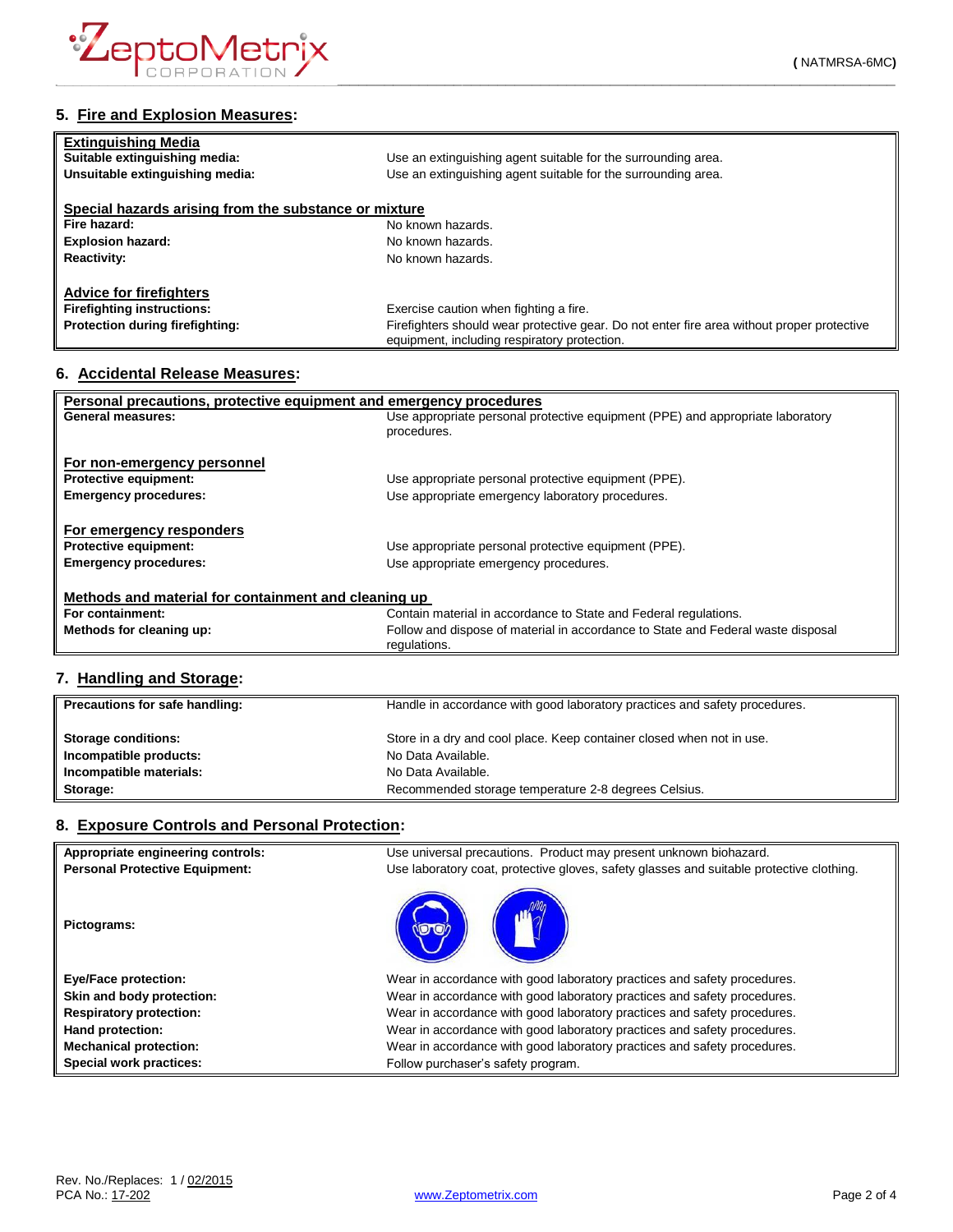# **9. Physical and Chemical Properties:**

| <b>Physical State:</b>                        | Liquid at room temperature. |
|-----------------------------------------------|-----------------------------|
| Appearance/color:                             | Clear, pale amber solution. |
| Odor:                                         | No Data Available.          |
| Odor threshold:                               | No Data Available.          |
| pH:                                           | No Data Available.          |
| Melting point/freezing point:                 | No Data Available.          |
| <b>Boiling point:</b>                         | No Data Available.          |
| Flash point:                                  | No Data Available.          |
| <b>Evaporation rate:</b>                      | No Data Available.          |
| <b>Flammability:</b>                          | No Data Available.          |
| Upper/lower flammability or explosive limits: | No Data Available.          |
| Vapor pressure:                               | No Data Available.          |
| Vapor density:                                | No Data Available.          |
| <b>Relative density:</b>                      | No Data Available.          |
| Solubility(ies):                              | No Data Available.          |
| <b>Partition coefficient:</b>                 | No Data Available.          |
| Auto-ignition temperature:                    | No Data Available.          |
| <b>Decomposition temperature:</b>             | No Data Available.          |
| Viscosity:                                    | No Data Available.          |
| Other information:                            | No Data Available.          |

### **10. Stability and Reactivity:**

| <b>Reactivity:</b>                  | No Data Available.                                                                                      |
|-------------------------------------|---------------------------------------------------------------------------------------------------------|
| <b>Chemical stability:</b>          | The product is stable.                                                                                  |
| Possibility of hazardous reactions: | Under normal conditions of storage and use, hazardous reactions will not occur.                         |
| <b>Conditions to avoid:</b>         | No Data Available.                                                                                      |
| Incompatible materials:             | No Data Available.                                                                                      |
| Hazardous decomposition products:   | Under normal conditions of storage and use, hazardous decomposition products should<br>not be produced. |

### **11. Toxicological Information:**

| Skin corrosion/irritation:                          | No Data Available. |
|-----------------------------------------------------|--------------------|
| Eye damage/irritation:                              | No Data Available. |
| Respiratory damage/irritation:                      | No Data Available. |
| Ingestion damage/irritation:                        | No Data Available. |
| Specific target organ toxicity (single exposure):   | No Data Available. |
| Specific target organ toxicity (repeated exposure): | No Data Available. |
| Numerical measure of toxicity:                      | No Data Available. |
| Symptoms/injuries after skin contact:               | No Data Available. |
| Symptoms/injuries after eye contact:                | No Data Available. |
| Symptoms/injuries after inhalation:                 | No Data Available. |
| Symptoms/injuries after ingestion:                  | No Data Available. |

### **12. Ecological Information:**

| Ecotoxicity:                   | No Data Available. |
|--------------------------------|--------------------|
| Persistence and degradability: | No Data Available. |
| Bioaccumulative potential:     | No Data Available. |
| <b>Mobility in soil:</b>       | No Data Available. |
| Other adverse effects:         | No Data Available. |

### **13. Disposal Information:**

| Waste disposal recommendations: | Dispose of material in accordance to local, State and Federal waste disposal regulations. |
|---------------------------------|-------------------------------------------------------------------------------------------|